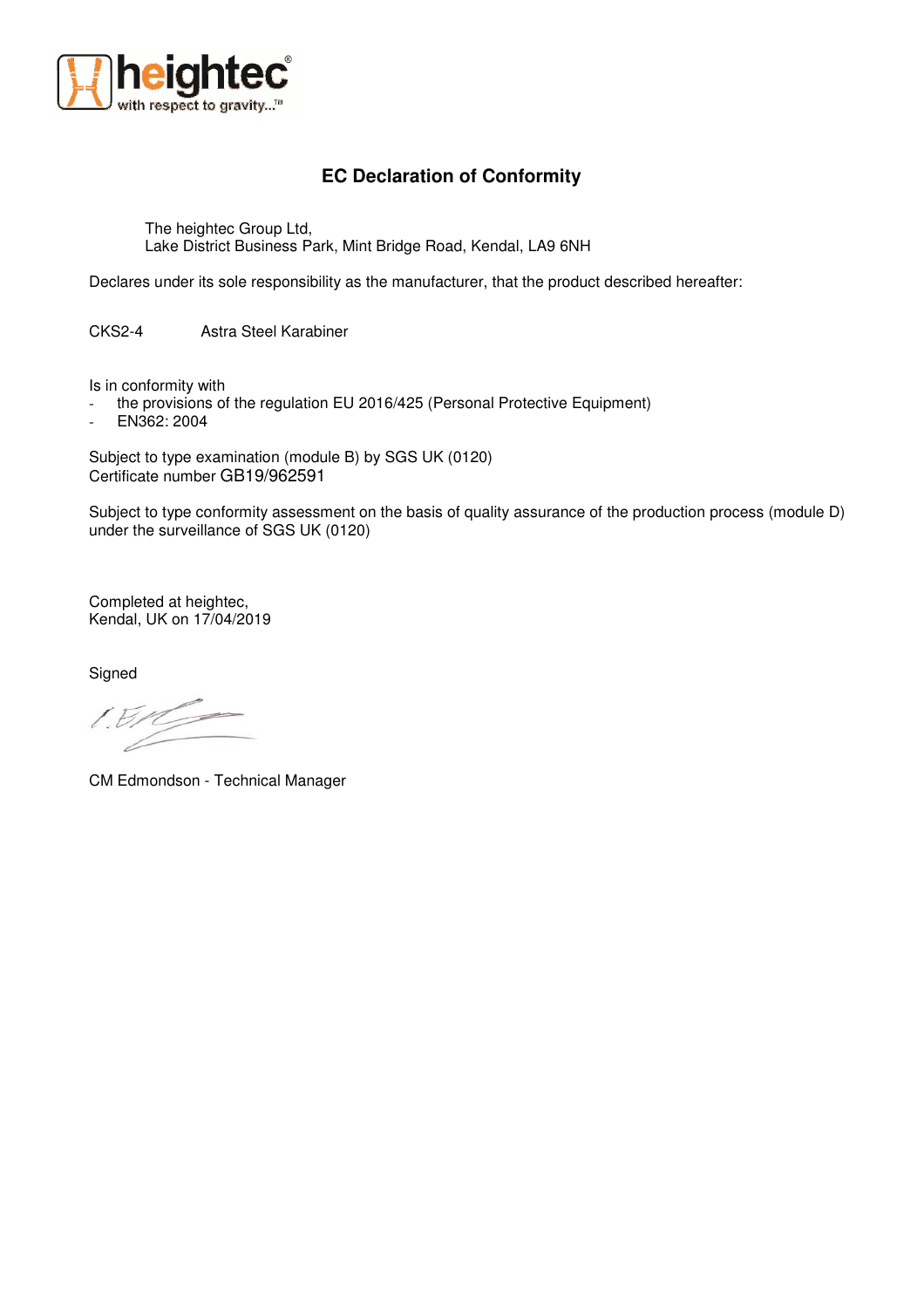

## **EU-Konformitätserklärung**

The heightec Group Ltd, Lake District Business Park, Mint Bridge Road, Kendal, LA9 6NH

Erklärt in alleiniger Verantwortung als Hersteller, dass folgendes Produkt:

CKS2-4 Astra Steel Karabiner

Folgende Vorschriften erfüllt

Verordnung EU 2016/425 (persönliche Schutzausrüstungen)

Angewandte Normen

- EN362: 2004

EU Baumusterprüfung (Modul B) durch benannte Stelle SGS UK (0120) EU-Baumusterprüfbescheinigung GB19/962591

Das Produkt unterliegt dem Konformitätsbewertungsverfahren auf der Grundlage einer Qualitätssicherung bezogen auf den Produktionsprozess (Modul D) unter Aufsicht der benannten Stelle SGS UK (0120)

Ausgestellt durch heightec, Kendal, UK am 17/04/2019

Unterschrift

CM Edmondson – Technischer Manager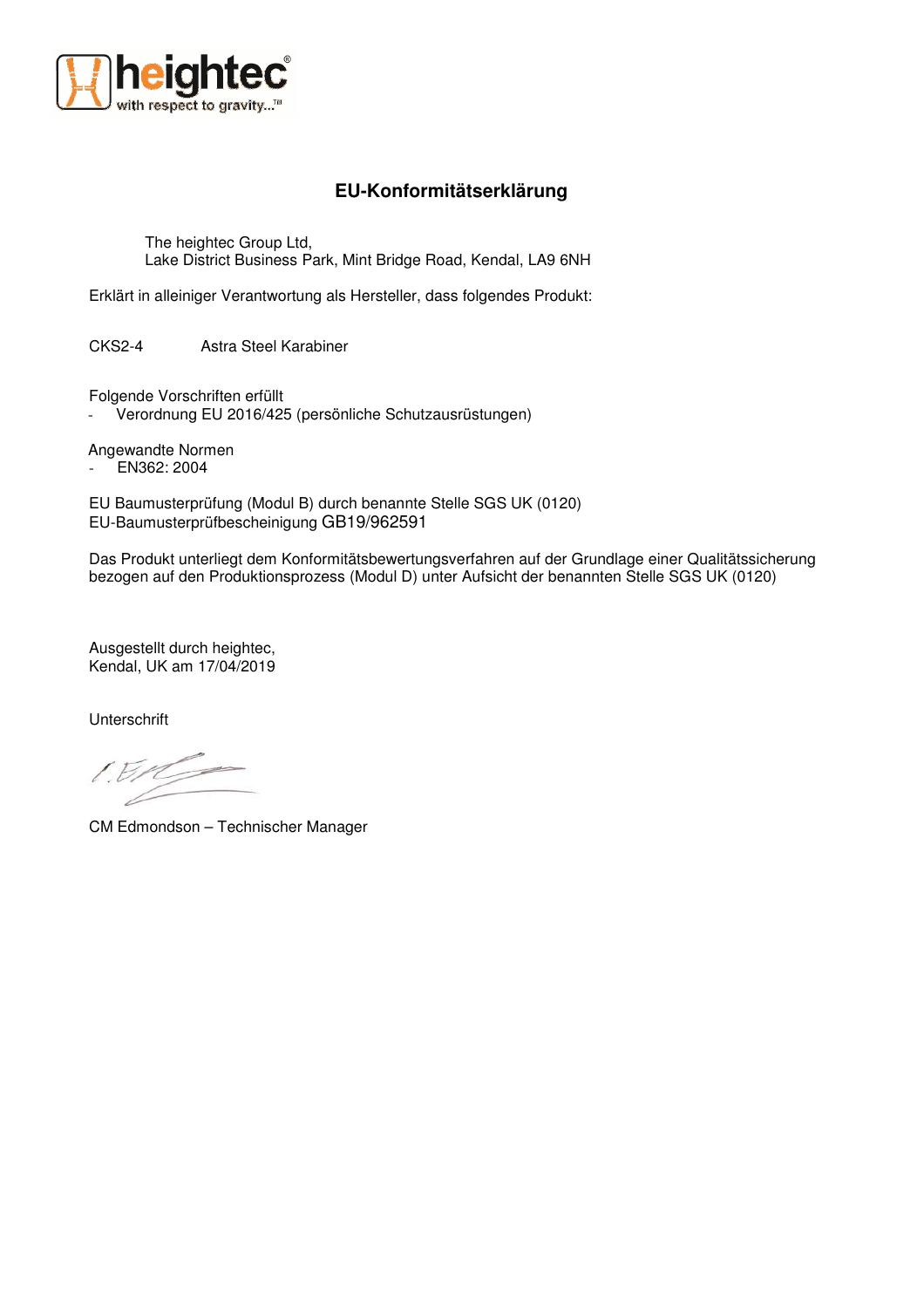

## **Declaração de Conformidade CE**

The heightec Group Ltd, Lake District Business Park, Mint Bridge Road, Kendal, LA9 6NH

Declara sob responsabilidade própria como fabricante, que o produto descrito de seguida:

CKS2-4 Astra Steel Karabiner

Está em conformidade com

- as disposições do regulamento EU 2016/425 (Equipamentos de Proteção Individual)
- EN362: 2004

Sujeito a examinação (módulo B) por SGS UK (0120) Número de Certificação GB19/962591

Sujeito a avaliação de conformidade no âmbito do controlo de qualidade do processo produtivo (módulo D), sob a vigilância do SGS UK (0120).

Completado na heightec, Kendal, UK a 17/04/2019

Assinado

CM Edmondson – Coordenador Técnico